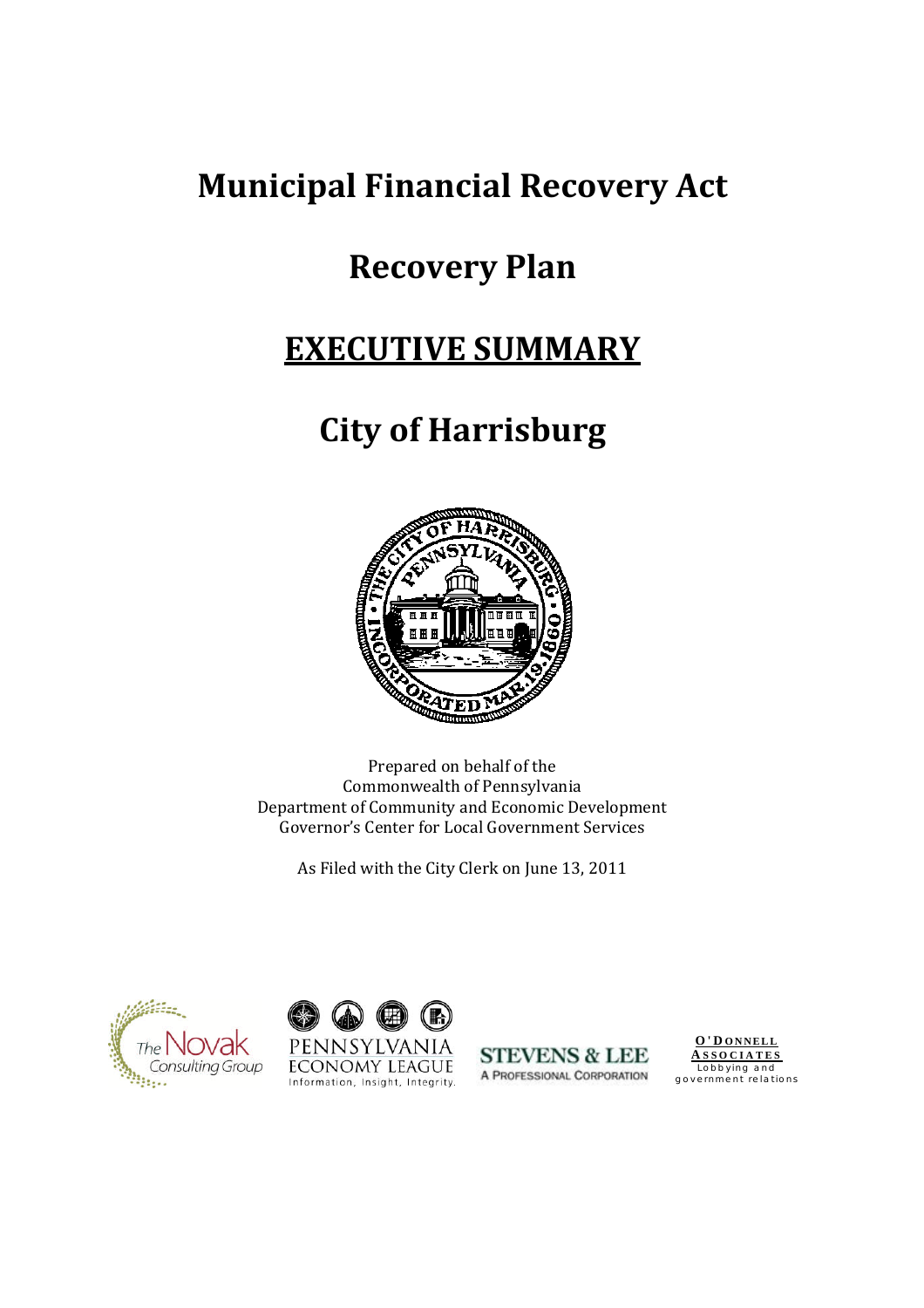## **Executive Summary**

The City of Harrisburg is facing a direct, immediate and grave financial crisis. The financial crisis is so severe that the City teeters uncomfortably on the verge of bankruptcy that could be triggered at any moment by parties outside its control. This crisis threatens the ability of the City to do what cities exist to do - provide for the health, safety and welfare of its residents. Failure to act and to achieve consensual solutions with parties of interest will produce catastrophic results for the City. It will also damage the reputation of the Keystone State at a national level should its Capital City be forced into bankruptcy.

The Mayor of Harrisburg asked the Commonwealth of Pennsylvania's Secretary of the Department of Community and Economic Development (DCED) to designate the City as financially distressed under Act 47. In October 2010, the Secretary approved the distress determination, concluding that the City has been unable to meet debt payments for bonded debt and judgments, has had a multiyear history of fiscal year-end structural deficits (four out of the six years), declining fund balances and significant cash flow difficulties. As a result of the determination, in January 2011 the Secretary appointed an Act 47 Coordinator led by The Novak Consulting Group to develop a financial Recovery Plan to address these serious deficiencies.

The Act 47 Coordinator's field work and analysis confirms that the City has a structural deficit in its operating budget that exceeded \$2 million in 2010; an additional \$3.4 million will be added to that deficit in 2011. The Act 47 Coordinator projects the City will be out of cash and unable to pay bills or make payroll by the fourth quarter of 2011.

The Act 47 Coordinator projects the deficit to grow to over \$10 million by 2015 as shown in the table below.

|                     | <b>Act 47</b><br><b>Coordinator</b> | <b>Act 47</b><br><b>Coordinator</b> | <b>Act 47</b><br><b>Coordinator</b> | <b>Act 47</b><br>Coordinator | <b>Act 47</b><br><b>Coordinator</b> |               |
|---------------------|-------------------------------------|-------------------------------------|-------------------------------------|------------------------------|-------------------------------------|---------------|
| <b>General Fund</b> | <b>Estimate</b>                     | <b>Projected</b>                    | <b>Projected</b>                    | <b>Projected</b>             | <b>Projected</b>                    | $\frac{0}{2}$ |
|                     | 2011                                | 2012                                | 2013                                | 2014                         | 2015                                | <b>Growth</b> |
| Revenues            | \$54,629,104                        | \$53,538,500                        | \$53,644,122                        | \$53,348,643                 | \$53,451,888                        | $(2.2\%)$     |
| Expenditures        | \$58,095,557                        | \$58,522,763                        | \$59,606,654                        | \$61,610,115                 | \$63,867,406                        | $9.8\%$       |
| Surplus/(Deficit)   | (\$3,466,454)                       | (\$4,984,262)                       | (\$5,962,532)                       | (\$8,261,472)                | (\$10,415,518)                      | 200.5%        |

## **General Fund Projections, 2011-2015**

While the structural deficit alone creates a critical situation in a matter of months, the debt associated with the Harrisburg Resource Recovery Facility (RRF) could, by the stroke of a judge's pen, force the City to file for Chapter 9.

The annual debt service is in excess of \$18 million per year on the approximately \$220 million in principle bonds outstanding on the RRF. In addition, the City has accumulated significant debts to other parties who have acted on their own subordinate guarantees, insurance or loans and made payments for which the City is responsible. Specifically these debts, which are owed by the City and related to the RRF, exceed \$75 million, as shown in the table below.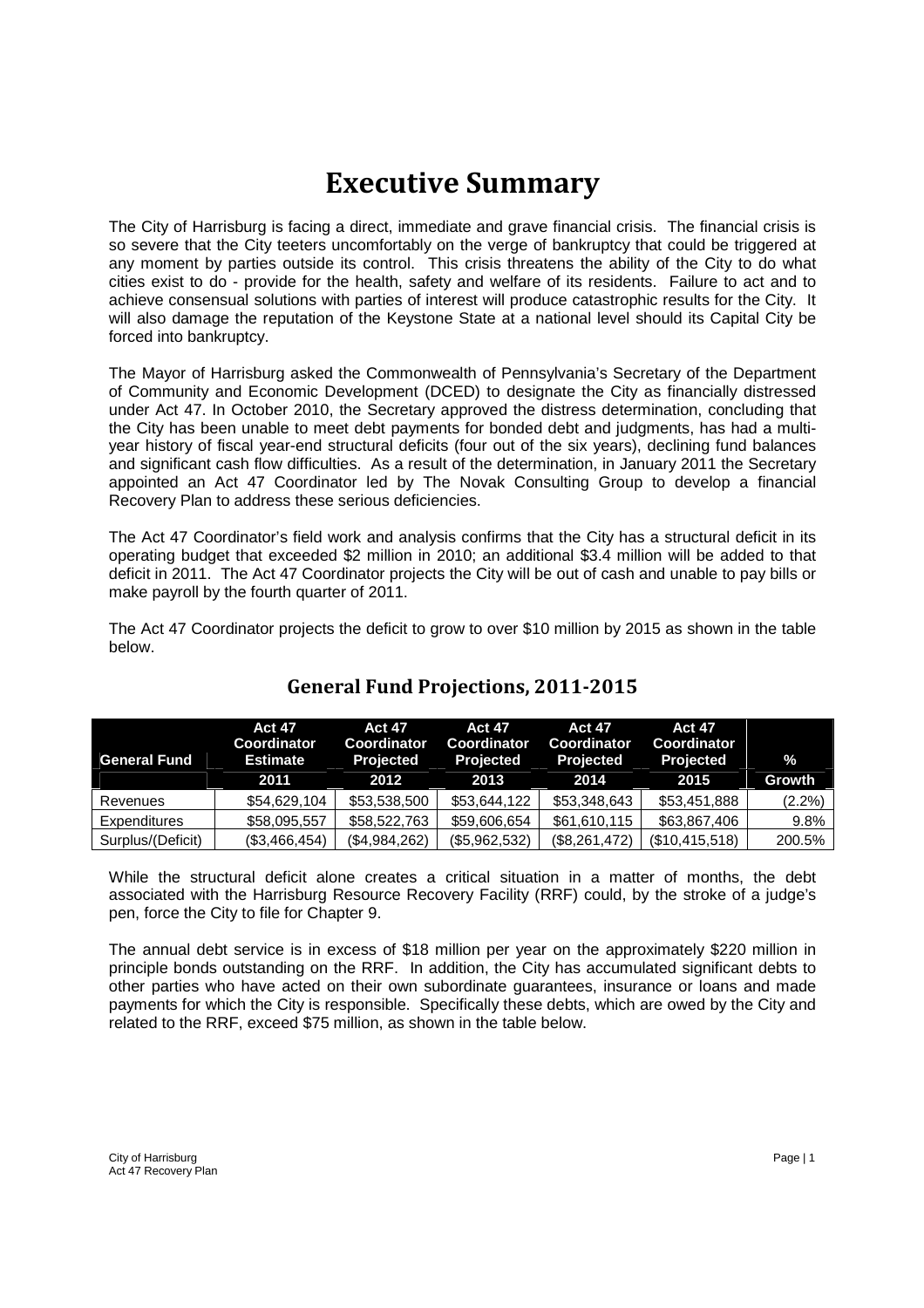| Due to             | For                                  | <b>Amount</b> |
|--------------------|--------------------------------------|---------------|
| Dauphin County     | Accrued interest and expenses        | \$1,906,377   |
| Dauphin County     | Amounts paid under County guaranty   | \$9,391,503   |
| Dauphin County     | Refinanced Series 2007 C and D Notes | \$34,685,000  |
| AGM - Bond Insurer | Payments made under the insurance    | \$6,166,345   |
| Covanta            | Loan                                 | \$23,587,500  |
| <b>TOTAL</b>       |                                      | \$75,736,725  |

### **Debts Owed by the City Related to the Resource Recovery Facility**

Avoiding bankruptcy requires:

- Continued patience and cooperation of Dauphin County (the County) and Assured Guaranty Municipal Corporation (AGM) as the City pulls together the resources necessary to repay the debts identified above;
- A consensual solution to the debt:
- Immediately reopening and renegotiating labor agreements with the City's three bargaining units; and
- A new spirit of cooperation by those who govern the City of Harrisburg both internally as they interact with each other, and externally as they deal with regional partners, who can only be described as gracious and frustrated as they await action by the City.

Public confidence in the City's ability to conduct its affairs is extremely low. The community and elected officials are coming to terms with unwise decisions made by elected officials over the past several decades that have led to a structural deficit, staggering debt and deteriorating infrastructure throughout the City. The contentious relationship and lawsuits among the City's own elected officials frustrate a citizenry who want their local government to be responsible, refrain from placing blame and start taking affirmative action to restore fiscal stability and long-term viability of the City.

That is the goal of this Recovery Plan. American essayist, playwright and novelist James Arthur Baldwin said, *"Not everything that is faced can be changed. But nothing can be changed until it is faced."* This Recovery Plan faces the pending reality of doing nothing head-on and provides the path to change and a plan for recovery.

## **Harrisburg's Recovery Plan**

Unlike other recovery plans adopted throughout the Commonwealth, Harrisburg is not in control of its own destiny. While the structural deficit can be addressed through improved fiscal restraint, increasing fees and renegotiating agreements with the City's bargaining units, the crushing debt of the RRF guarantees is beyond the City's fiscal reach. Therefore, this Recovery Plan requests the continued patience and cooperation by other parties who have subordinate guarantees of the RRF debt, as the City sells assets to pay down the debt and refinances the stranded debt.

The ultimate debt solution includes the full participation of and significant concessions from the County, AGM and the Commonwealth.

This Recovery Plan also speaks to the future of the community by focusing on improved governance, targeted economic development and improving housing and vacant properties.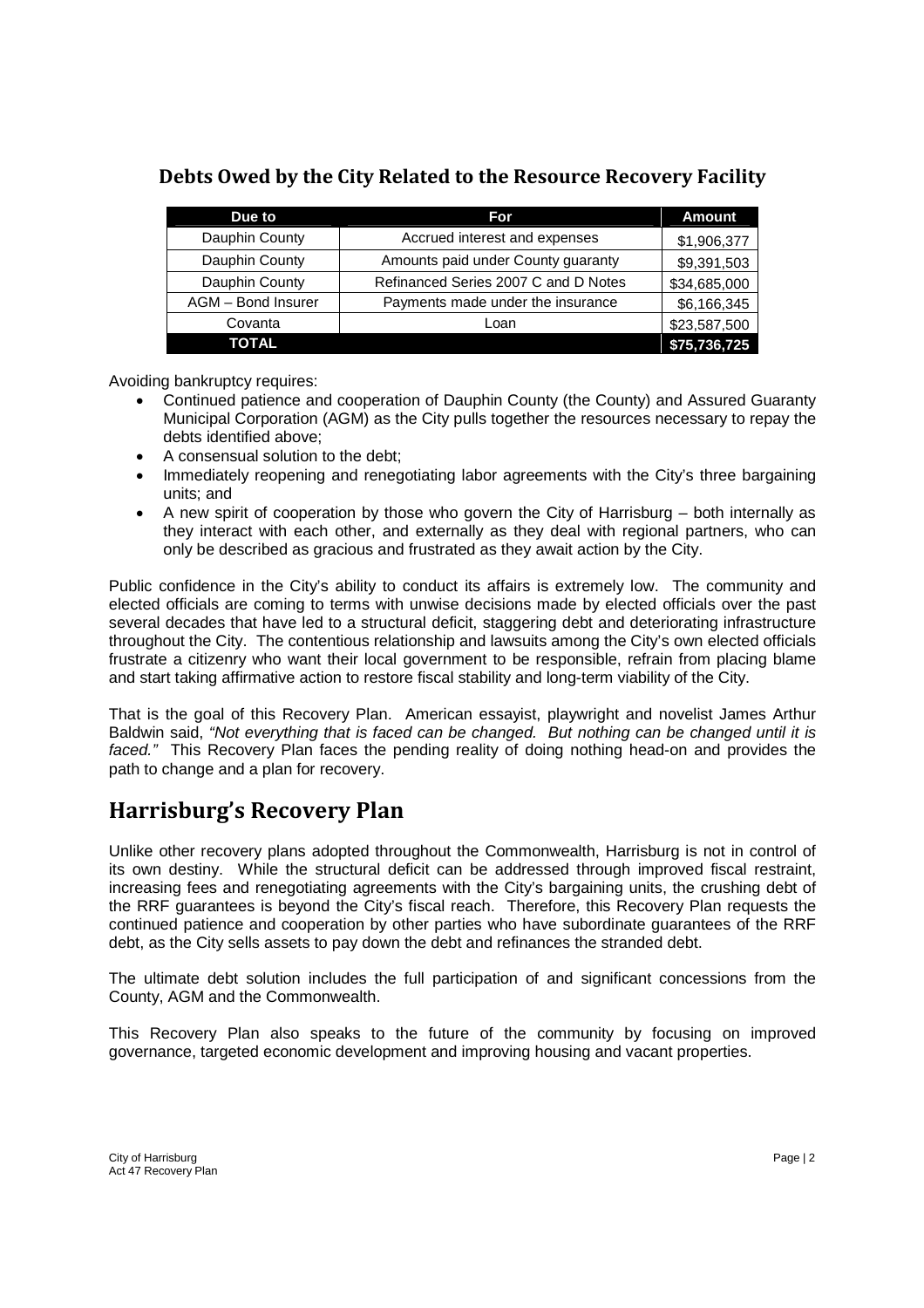#### *Addressing the Structural Deficit*

The City cannot continue "business as usual" and still provide for the health, welfare and safety of its residents. Instead the City must strengthen its management infrastructure, improve internal coordination and look to improved methods of service delivery. This Recovery Plan includes initiatives to accomplish these objectives.

- The City must change service delivery through:
	- o Requiring increased coordination between the Chief Executive (Mayor) and Legislative body (Council) by co-locating and sharing staff resources;
	- o Requiring increased coordination between the City Treasurer and Bureau of Financial Management by sharing staff;
	- o Modernizing the approach to residential sanitation collection which will improve service and worker safety;
	- o Outsourcing commercial sanitation collection;
	- o Outsourcing recreation to a community based non-profit organization;
	- o Combining Park Maintenance in the Department of Public Works;
	- o Modifying the work schedules of Public Safety employees; and
	- o Eliminating the Park Ranger program.
- The City must improve its management infrastructure and accountability by:
	- o Requiring more frequent communication and collaboration between the Mayor, City Council, City Treasurer, City Controller and Department of Administration;
	- o Adding professional staff in the Bureau of Financial Management;
	- o Consolidating fleet and facility maintenance under the leadership of a qualified manager;
	- o Increasing the compensation for the Business Manager, thus making the position more attractive for seasoned professionals; and
	- o Upgrading necessary information technology, both hardware and software.
- The City must contain fast growing employee compensation by:
	- o Immediately challenging the extensions made by the previous Mayor immediately prior to his leaving office that increased compensation for employees despite the looming financial crisis;
	- $\circ$  Negotiating appropriate contracts with the bargaining units that freeze wages, restructure health benefits and reduce overtime pay; and
	- o Freezing wages and restructuring health benefits for non-bargaining unit personnel.
- The City must focus on housing and long-term redevelopment by:
	-
	- o Updating the City's Comprehensive Plan;<br>
	o Contracting for the timely demolition of bli Contracting for the timely demolition of blighted structures;
	- o Eliminating the backlog of inspections and systematically deploying code enforcement teams for improved enforcement and compliance;
	- o Developing a comprehensive housing strategy;
	- o Utilizing the Vacant Property Reinvestment Board; and
	- o Developing a coordinated long-term economic development strategic plan.
- The City must do what it can to increase revenue by:
	- o Implementing full cost recovery from fees for appropriate services;
	- o Improving the real estate tax pay collection rate;
	- o Pursuing payments in lieu of taxes (PILOTS) from non-profit entities who own approximately 50% of real property in Harrisburg;
	- o Selling certain City assets; and

City of Harrisburg Page | 3 Act 47 Recovery Plan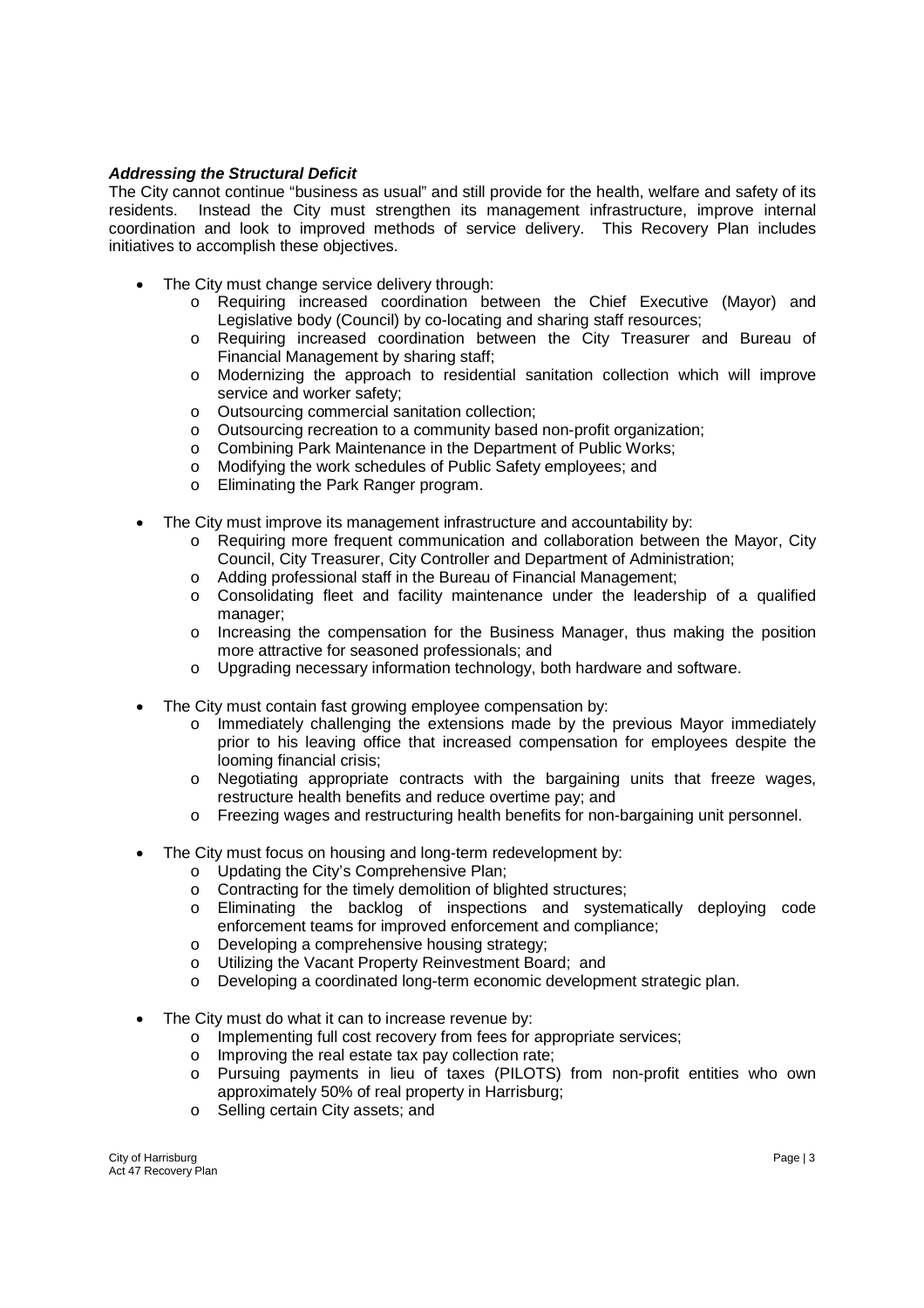o Increasing Property and Earned Income Tax rates only when absolutely necessary to close any remaining gaps between revenues and expenditures.

Implementation of the initiatives included in this Recovery Plan to address the City's structural deficit will result in the elimination of 19 full time equivalent (FTE) positions, as detailed below.

### **Positions Eliminated as Part of the Structural Deficit Solution**

| <b>Initiative</b>                                                                                                                                      | <b>Number of Positions</b><br><b>Eliminated (FTEs)</b> |
|--------------------------------------------------------------------------------------------------------------------------------------------------------|--------------------------------------------------------|
| MCC03 - Implement shared staffing for the Offices of the Mayor, City Council<br>and City Controller by co-locating offices and reducing total staffing | 1.0                                                    |
| ADMIN07 - Eliminate the bulk copy service in the City's Duplication Center and<br>eliminate one position                                               | 1.0                                                    |
| FIRE01 - Change current shift schedule                                                                                                                 | 5.0                                                    |
| PRE01 - Transfer responsibility for recreation programming to a non-profit<br>entity                                                                   | 9.0                                                    |
| PRE03 - Eliminate Park Ranger Corps                                                                                                                    | 3.0                                                    |
| <b>TOTAL</b>                                                                                                                                           | 19.0                                                   |

These changes will require political courage and professional expertise to implement. This Recovery Plan is designed to provide expert assistance to the City as it works to implement these sweeping changes.

#### *Addressing the Resource Recovery Facility Debt*

Dealing with the RRF debt requires its own strategy. For the City to meet its obligations on the guaranty of the Harrisburg Authority (THA) debt, it must sell the RRF and sell or lease the assets of the Harrisburg Parking Authority (HPA) to reduce the debt burden and then refinance stranded debt. This is only possible with the cooperation of Dauphin County and AGM, and their willingness to waive certain fees and penalties as well as guarantee and insure any new debt issuance by the City. They have indicated to the Coordinator a willingness to do.

As a result of addressing the debt, the City is forced to reduce its existing operating budget by a minimum of \$2.5 million to pay for debt service and compensate for lost revenue previously transferred from the Coordinated Parking Fund. The Coordinator's goal is to accomplish this through additional revenues - including requesting funding from Dauphin County from Gaming Funds and increasing property tax a single mill equivalent of a total of 0.8 mills. Should the amount required to balance the budget exceed the revenue generated by these initiatives then the City is forced to make cuts in personnel which are listed below, but only to the degree required.